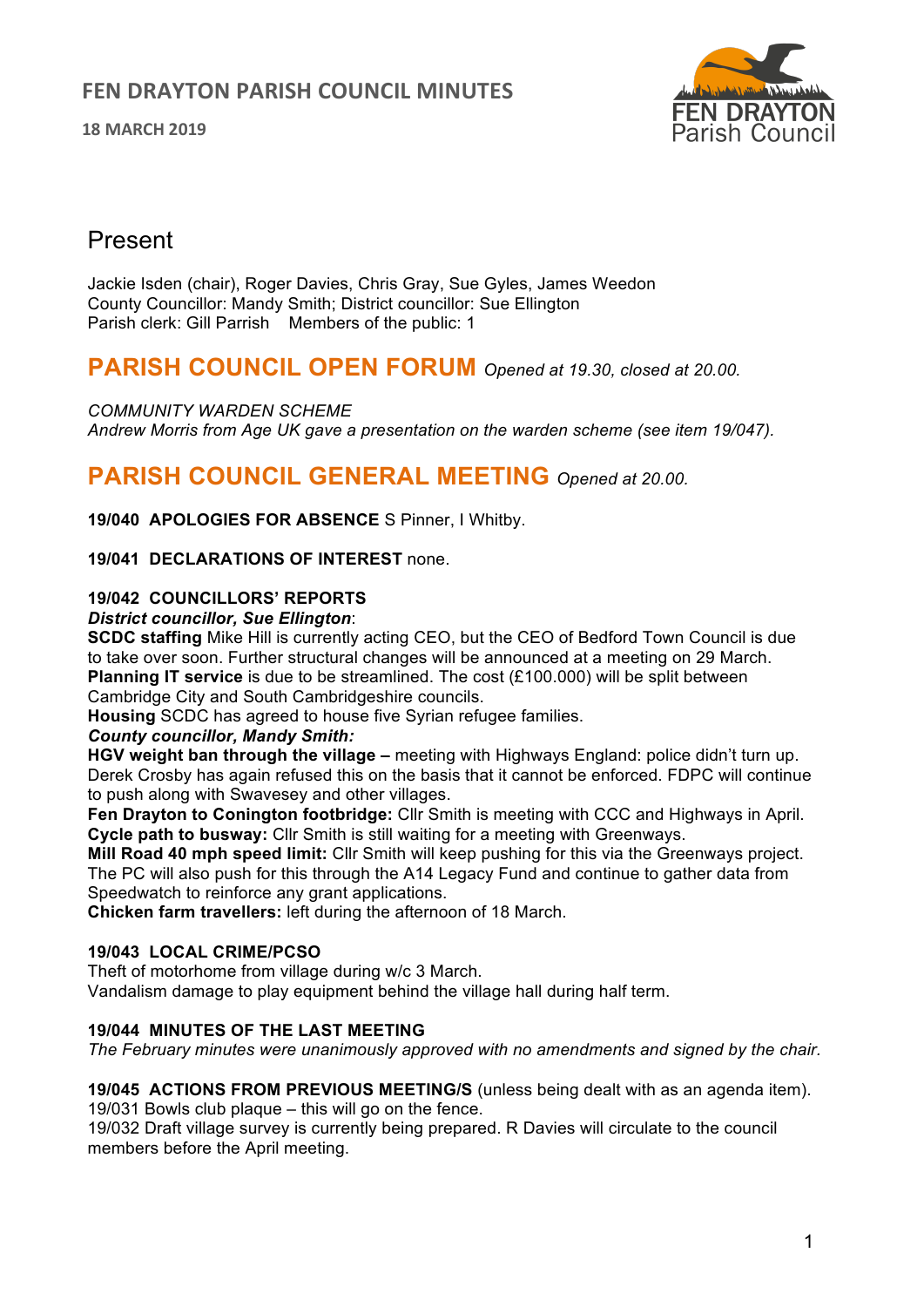**18 MARCH 2019**



 19/035 Pavilion update: C Gray met with the architect and builder. On 22 March. New plans (FA preferred) suitable for submitting for planning permission are in the pipeline. New foundations will be required as the new building is larger than the existing one.

• **ACTION: R Davies to complete and circulate draft village survey questionnaire.** 

### **19/046 CORRESPONDENCE RECEIVED**

10/3 Email about wire protruding from a tree in the village hall field and Hall Court garden bulbs. 07/3 Email re theft of motorhome.

11/3 Email re traffic calming in local villages.

13/3 Email about pollarding/removing tree at Vermuyden corner.

### **19/047 TOWN LANDS/MOBILE WARDEN SCHEME**

R Davies and S Gyles will attend a meeting with the A14 team about the design of the Town Lands field access from the detrunked A14.

R Davies to email Andrew Morris to confirm that the parish council wishes to proceed with the community warden scheme. Cllr Smith will talk to Conington, Knapwell and Boxworth PCs to see if they wish to participate and Cllr Ellington will speak to Lolworth. The next step is to assess the number of potential service users there are.

R Davies to email Libby White (Longstanton PC) for help with the scoping process. The cafe and the Fen Drayton Focus would also be good ways to identify potential service users.

### • **ACTION: R Davies to email Age UK and L White re warden scheme.**

### **19/048 A14/TRAFFIC THROUGH THE VILLAGE**

**Speed-reducing measures**: Pam Hobson from the A14 IDT has agreed to lend the parish council a mobile speed sign.

**30 mph signs**: new signs were put up in Mill Road on 15 March. Line repainting for 30 mph zone in Mill Road should done in April.

**Meeting with A14 team** re legacy support on 2 April – J Isden and C Gray will attend.

### **18/049 VILLAGE/GROUNDS MAINTENANCE**

- o The handyman has been made aware of the wire in the village hall field and the bulbs in Hall Court gardens.
- o Hamills cut grass in recreation ground and village hall field on 3 March.
- $\circ$  Proposed new bench in village hall field clerk to obtain costs.
- o Tree pollarding/removal at Vermuyden corner J Isden to ask Atlas to investigate.<br>  $\circ$  Check Springhill Road poo bin is on emptying rota clerk to deal.
- Check Springhill Road poo bin is on emptying rota clerk to deal.
- o After complaints about grass clippings at last year's 10K run it was agreed to ask the contractor not to cut the grass on the Friday before the run (3 May).
- **ACTION: J Isden to speak to Atlas about tree on Vermuyden Way corner.**
- **ACTION: Clerk to obtain prices for new bench in the village hall field.**
- **ACTION: Clerk check Springhill Road poo bin is on the council's emptying rota.**
- **ACTION: Clerk ask contractor not to cut the village grass on 3 May.**

#### **19/050 SIGNS (PERMANENT AND TEMPORARY)**

o Line painting around mini roundabout is due to be carried out by end April 2019.